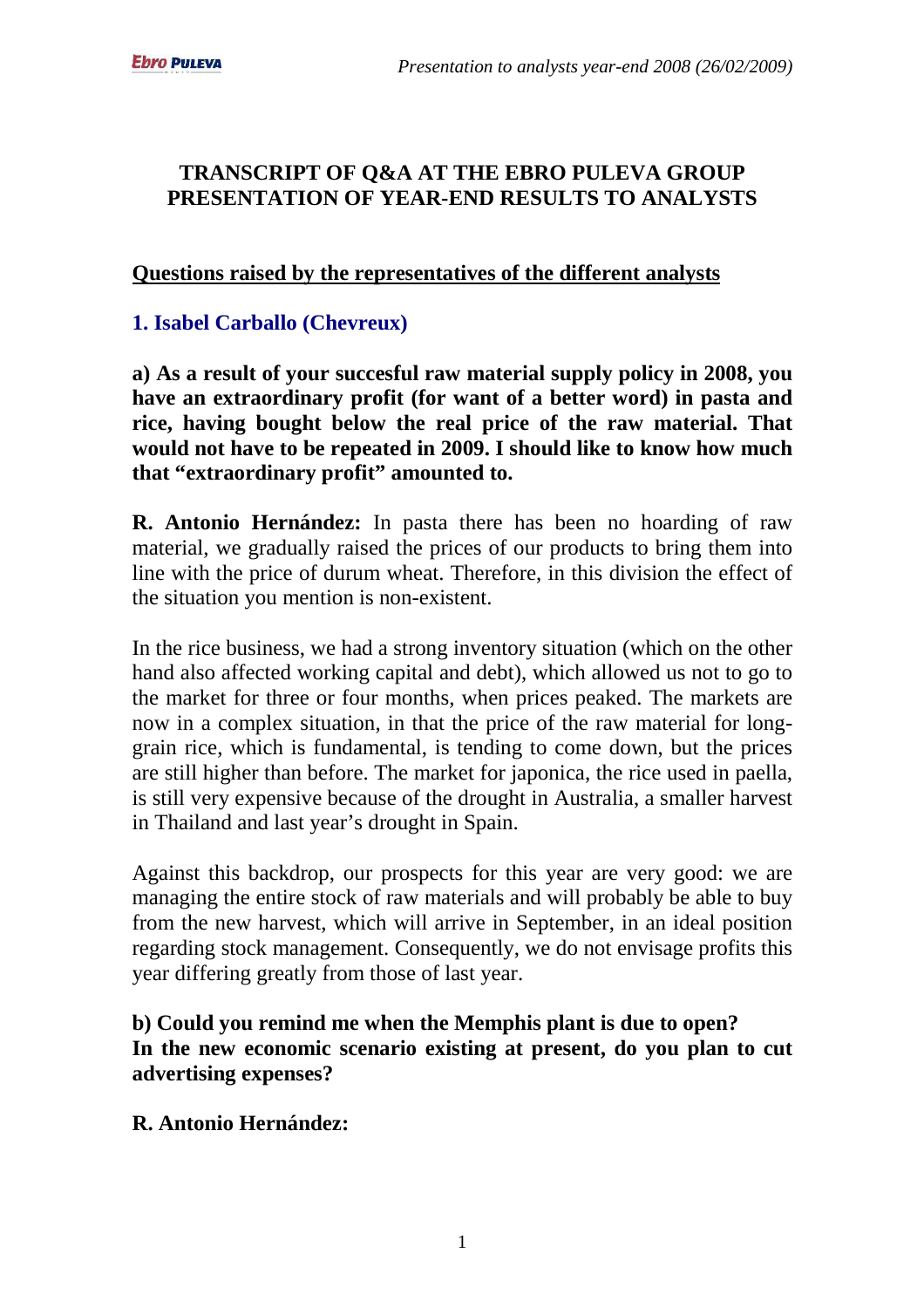The Memphis plant is going to open in phases: the first phase will be completed by around October 2009 and the last phase will be finished by around August 2010.

As for advertising and communication, we are going to continue investing in advertising, if anything we plan to increase these investments, although the costs are now lower in some cases. We shall use a combination of point-of-sale advertising and television adverts. We have not taken our foot off the accelerator, on the contrary, we are constantly putting it down.

## **2. Jaime Sémelas (Banesto Bolsa)**

**a) The US pasta market is growing at a rate of 5% in volume. American Italian Pasta (AIP) is reporting growth rates of around 15%. Where do you fit into this?** 

**R. Antonio Hernández:** In the United States, unlike Europe, there are only three major manufacturers: we are first, followed by Barilla and AIP is in third place.

AIP lost a lot of its market share as a result of its financial situation and what it is doing now is growing in the private label environment and, above all, securing their financial position, which is important because it is a mainstay for the sector yield. In other words, in the United States private label manufacturers go for profitability, which gives a base and firm support for other companies. There is a time lag between the numbers reported by AIP and ours, their financial year ends in September and what they presented three weeks ago are the figures for their first quarter, which ends in December, so they have not grown by 15% year on year. In the United States we recorded a 7% growth in January.

### **b) If you were getting rid of the more expensive stocks of raw material in the third-quarter results, what you are doing now is selling at a discount. When will this be reflected in the results?**

**R. Antonio Hernández**: As I mentioned earlier, we have no stocks in pasta and in rice we have two different markets: the United States and Europe.

In the United States we buy at spot prices on a market where they are falling, so we are still favoured by the falling prices of the raw material. In Europe, there is a Common Market Organisation, which establishes a minimum price called the intervention price: the price of the rice plus the duty.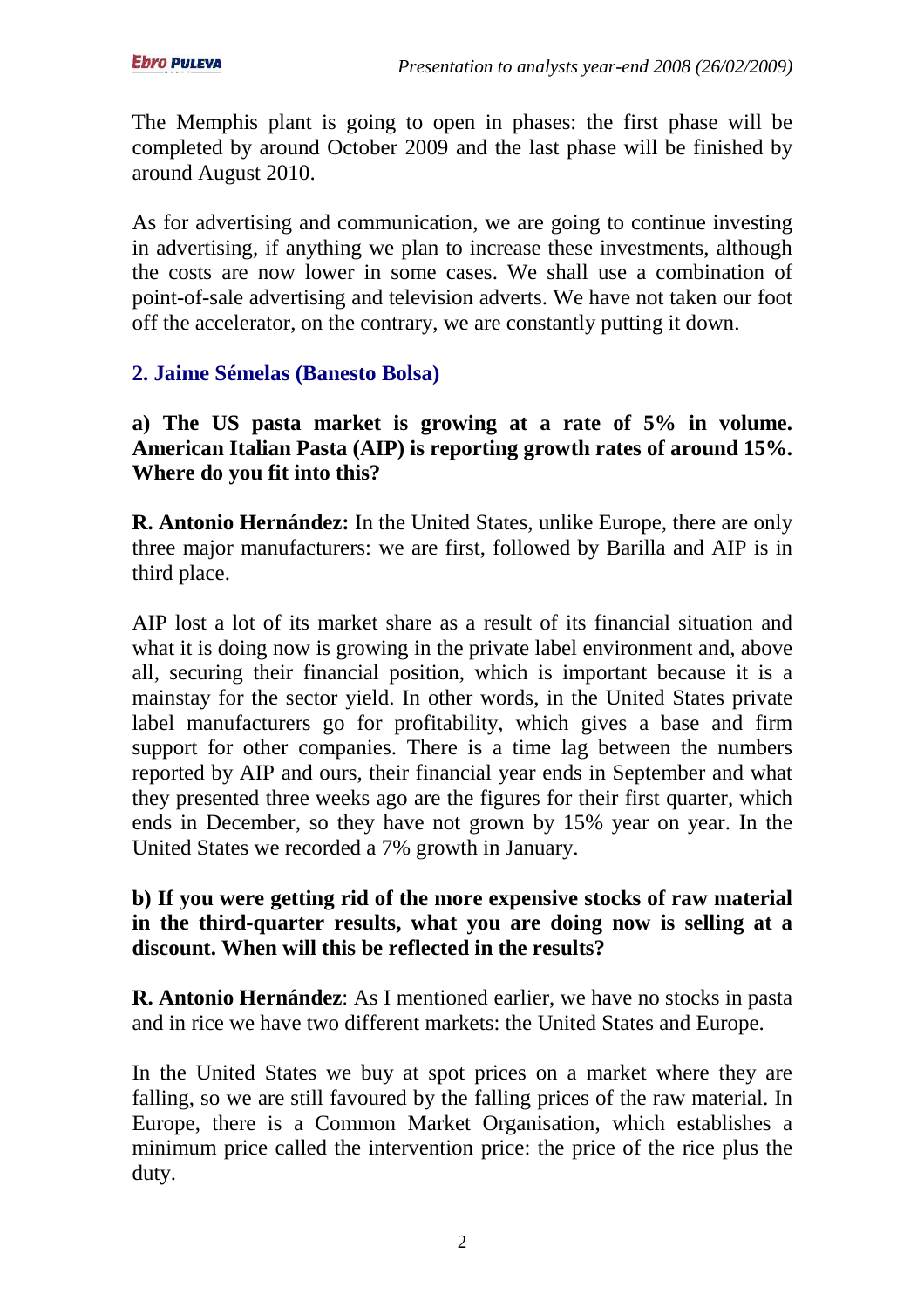The rice we have still has a lower price than it would cost to obtain supplies now on the world market and we have a position up to harvest, enabling us to maintain significant margins. So we are in a destocking position, but not at a loss, we will still be making a profit, hence our situation from now to October is likely to be very interesting.

### **c) With regard to returns to shareholders: at present you have a treasury stock of 3.5%. Are you going to carry on increasing it to 5%?**

**R. Antonio Hernández:** At present we have a treasury stock of 3.5%, so the doors are open to do whatever may seem appropriate at any time. The treasury stock is not a commitment, it is a management instrument granted to us by the General Meeting to handle adequately.

## **3. Jorge Palacios (Santander Investment)**

**a) You have mentioned a commitment for 2009 to increase your EBITDA considerably on constant terms. Could you give us an idea of what range we are talking about?** 

**R. Antonio Hernández:** As you all know, we never give estimates from one year to the next. The only time we do give estimates is in our outlook for year-end, so you will be informed in due course.

### **b) As regards prices, once the price of the commodity has fallen enough, how is this situation reflected for customers?**

**R. Antonio Hernández:** There are different scenarios: pasta, rice and milk.

In pasta, for the time being there has been no downturn in prices. In the USA, all the manufacturers have consolidated prices, pasta is still a cheap product and consumption continues to increase at current prices. So neither we nor the distribution channels have any interest in lowering them.

In Europe, this pressure might be felt in second brands, never leading brands, so this has not been the case of Panzani. It should also be remembered that the price rise of the raw material was never fully passed on, the product was always below the price marked by durum wheat.

The dairy business fluctuates much more freely. Companies raise and lower prices every month; a manufacturer might be at 0.95 today and 0.89 tomorrow, it is a market far more based on month-to-month management.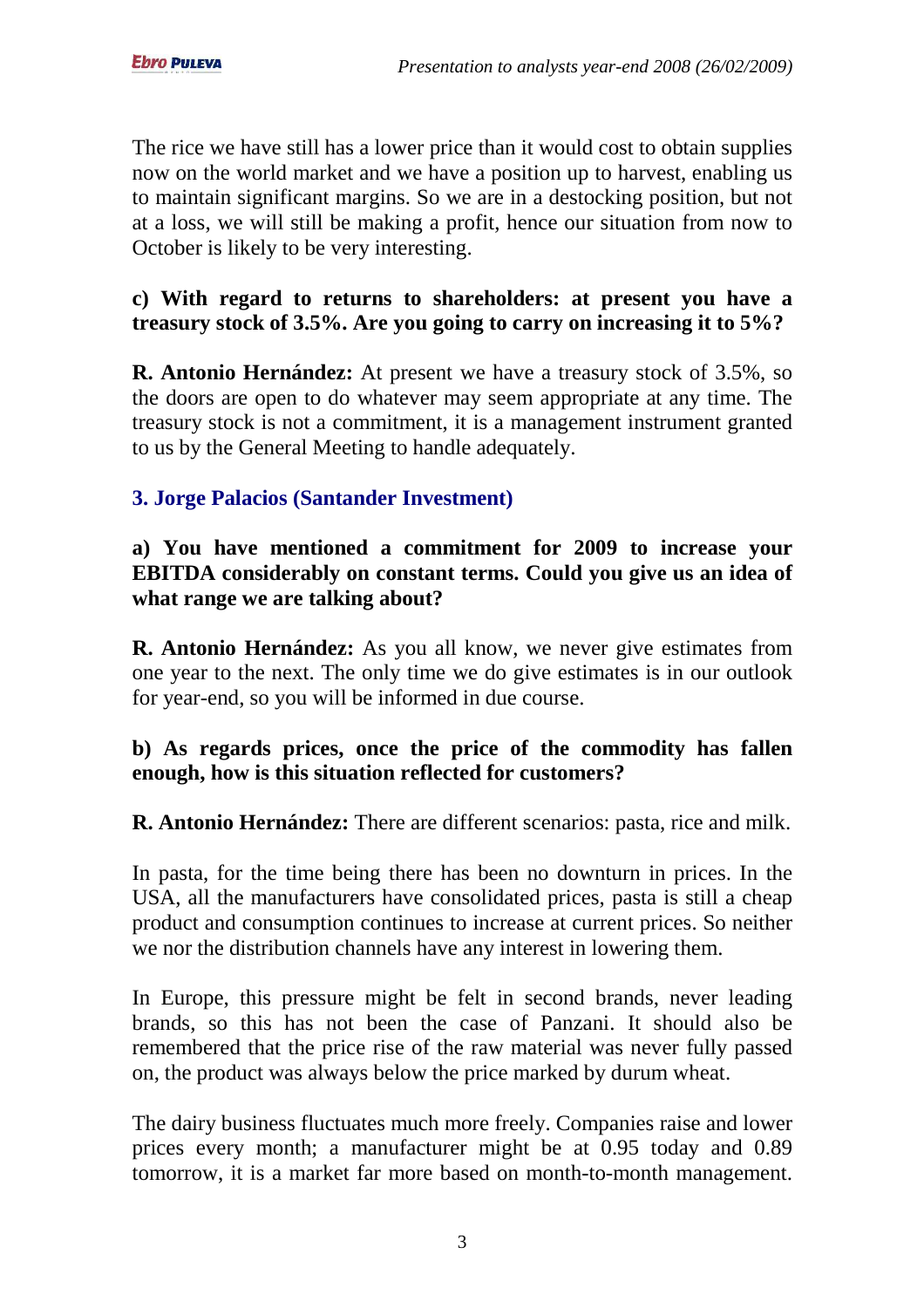Our policy, as I have already mentioned, is to exercise considerable constraint in lowering our prices because we are not a volume-based group, but one steered by value and margins.

As regards rice, our main rival, Uncle Ben's, has just announced a price rise, so we are not in a scenario of falling prices. Bear in mind that we are talking of products that are in the shops at 1.40  $\bigoplus$  kg so the prices are well within consumers' reach.

# **4. Francisco Ruiz (Fortis)**

### **a) Was the increase of €35m in working capital including the sugar division?**

**R. Jaime Carbó:** It is year-on-year, excluding sugar. The regular public reporting can be found on the CNMV site, where you will find all the information in great detail.

### **b)** So the  $\epsilon$ 35m corresponds to the three remaining dvisions and would **the €35m have to be reverted this year or would the charge against working capital have to be somewhat higher because the raw material prices are lower?**

**R. Jaime Carbó:** This depends on two factors and the countries, although they all operate in the same sense.

In a country where the working capital is heavy, such as France, the new Trade Act establishes a new system for payments by retailers to manufacturers, based on the nature of the asset, stock turnover and whether it is fresh or perishable. That means that we will shorten our collection period this year, which is a positive factor.

On the other hand, all raw materials are expected to be lower on average in 2009 than in 2008 and, as the Chairman mentioned, in rice we have maintained a longer position in 2008 than we will have in 2009. All this means moving in the same direction, reducing the working capital and mobilising an amount which will naturally include those  $\epsilon$ 35m and probably just as much again, to be able to monetize, since it is capital that you won't need to earmark, either because you don't need it or because there is a trend to cut back and you have fewer euros tied up.

# **c) Could you give us the growth figures for pasta volumes excluding Birkel?**